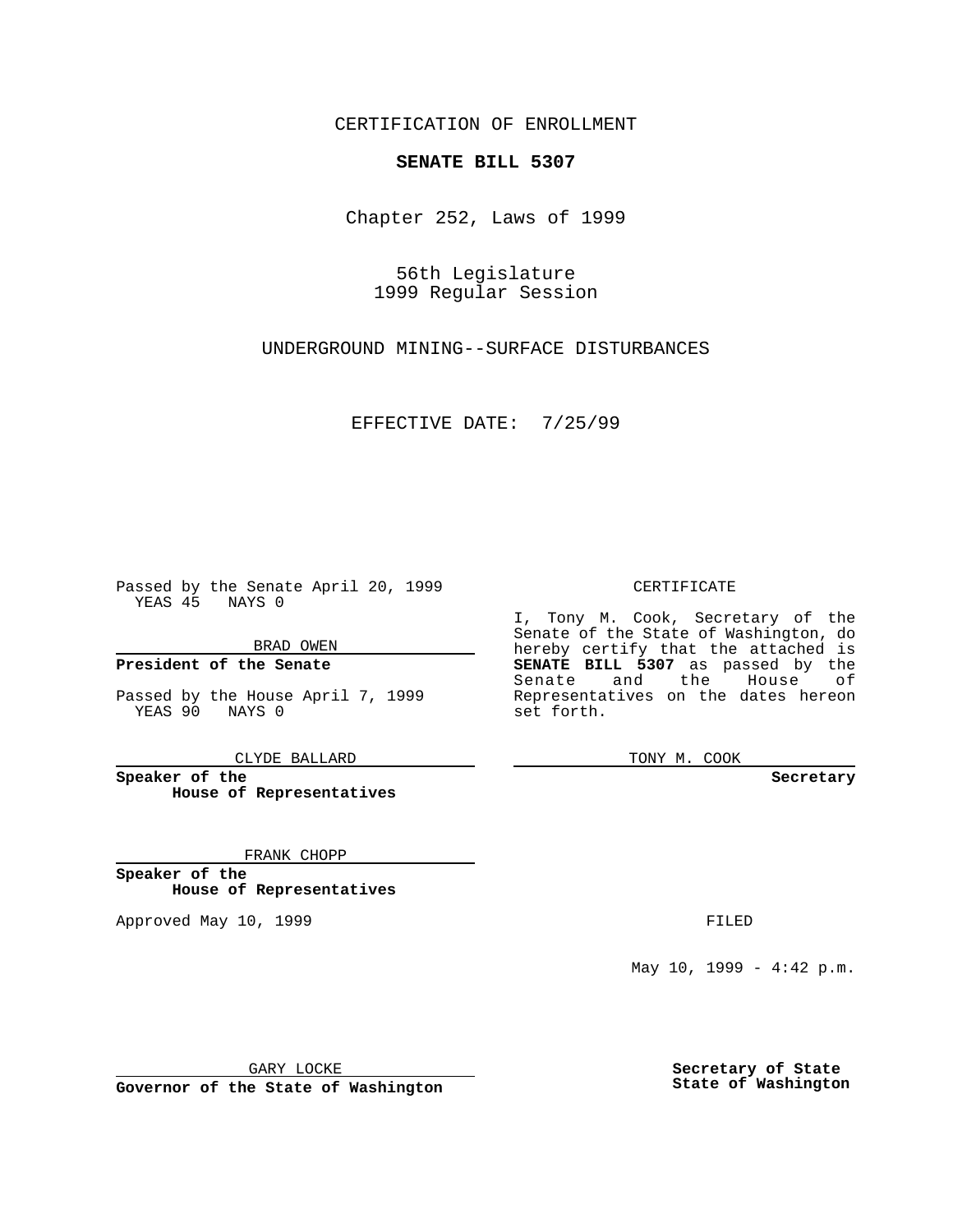## **SENATE BILL 5307** \_\_\_\_\_\_\_\_\_\_\_\_\_\_\_\_\_\_\_\_\_\_\_\_\_\_\_\_\_\_\_\_\_\_\_\_\_\_\_\_\_\_\_\_\_\_\_

\_\_\_\_\_\_\_\_\_\_\_\_\_\_\_\_\_\_\_\_\_\_\_\_\_\_\_\_\_\_\_\_\_\_\_\_\_\_\_\_\_\_\_\_\_\_\_

## AS AMENDED BY THE HOUSE

Passed Legislature - 1999 Regular Session

**State of Washington 56th Legislature 1999 Regular Session By** Senators Jacobsen, Swecker, Fraser and Kline; by request of Commissioner of Public Lands Read first time 01/19/1999. Referred to Committee on Natural

 AN ACT Relating to the reclamation of surface disturbances caused by underground mining; amending RCW 78.44.031; and adding a new section to 78.44 RCW.

BE IT ENACTED BY THE LEGISLATURE OF THE STATE OF WASHINGTON:

Resources, Parks & Recreation.

 **Sec. 1.** RCW 78.44.031 and 1997 c 142 s 1 are each amended to read as follows:

 Unless the context clearly indicates otherwise, the definitions in this section apply throughout this chapter.

 (1) "Approved subsequent use" means the post surface-mining land use contained in an approved reclamation plan and approved by the local land use authority.

 (2) "Completion of surface mining" means the cessation of mining and directly related activities in any segment of a surface mine that occurs when essentially all minerals that can be taken under the terms of the reclamation permit have been depleted except minerals required to accomplish reclamation according to the approved reclamation plan. (3) "Department" means the department of natural resources.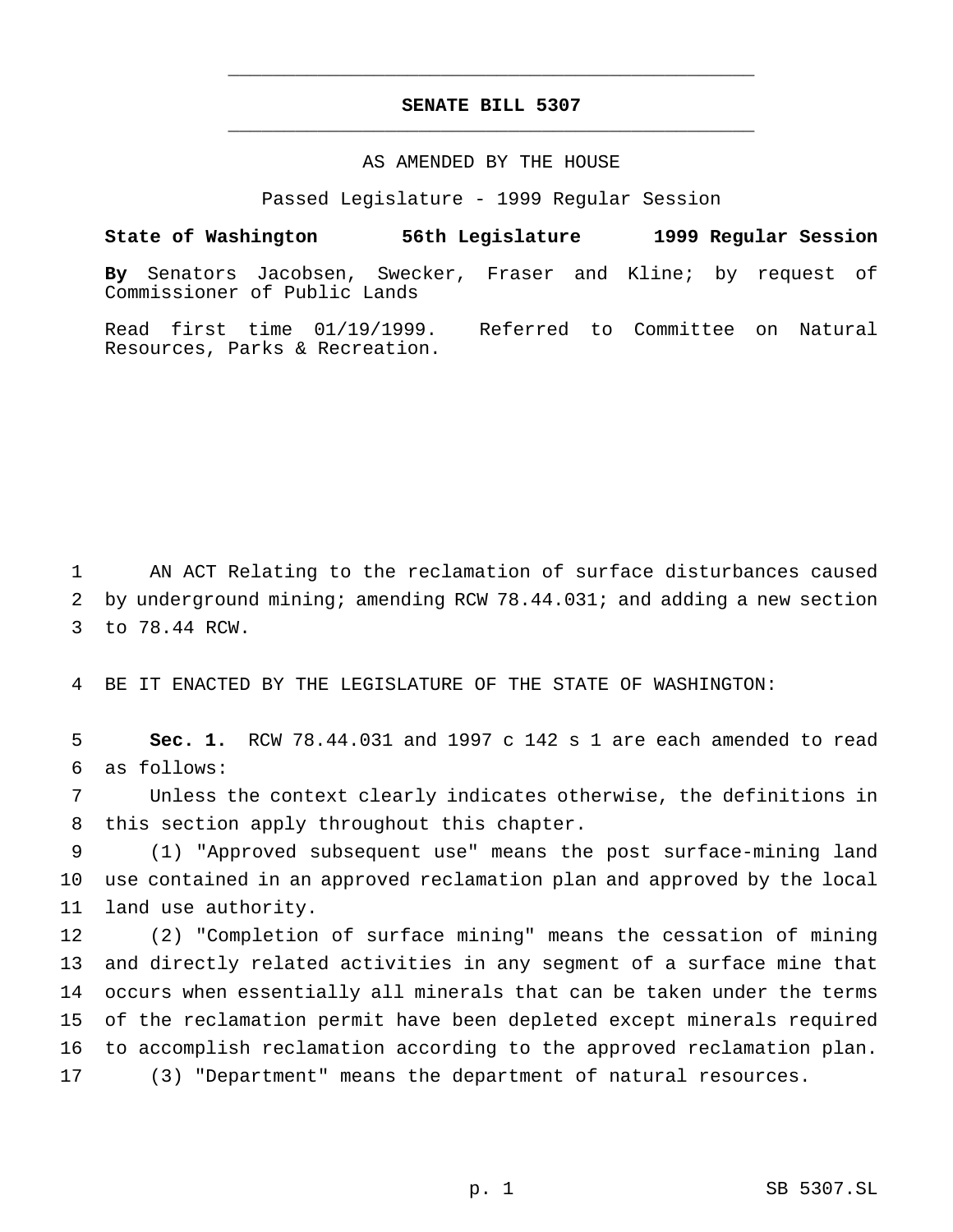(4) "Determination" means any action by the department including permit issuance, reporting, reclamation plan approval or modification, permit transfers, orders, fines, or refusal to issue permits.

 (5) "Disturbed area" means any place where activities clearly in preparation for, or during, surface mining have physically disrupted, covered, compacted, moved, or otherwise altered the characteristics of soil, bedrock, vegetation, or topography that existed prior to such activity. Disturbed areas may include but are not limited to: Working faces, water bodies created by mine-related excavation, pit floors, the land beneath processing plant and stock pile sites, spoil pile sites, and equipment staging areas. Disturbed areas shall also include 12 aboveground waste rock sites and tailing facilities, and other surface manifestations of underground mines.

Disturbed areas do not include:

 (a) Surface mine access roads unless these have characteristics of topography, drainage, slope stability, or ownership that, in the 17 opinion of the department, make reclamation necessary;  $((and))$ 

 (b) Lands that have been reclaimed to all standards outlined in this chapter, rules of the department, any applicable SEPA document, 20 and the approved reclamation plan; and

 (c) Subsurface aspects of underground mines, such as portals, 22 tunnels, shafts, pillars, and stopes.

 (6) "Miner" means any person or persons, any partnership, limited partnership, or corporation, or any association of persons, including 25 every public or governmental agency engaged in surface mining ((from  $the surface)$ .

 (7) "Minerals" means clay, coal, gravel, industrial minerals, metallic substances, peat, sand, stone, topsoil, and any other similar solid material or substance to be excavated from natural deposits on or in the earth for commercial, industrial, or construction use.

 (8) "Operations" means all mine-related activities, exclusive of reclamation, that include, but are not limited to activities that affect noise generation, air quality, surface and ground water quality, quantity, and flow, glare, pollution, traffic safety, ground vibrations, and/or significant or substantial impacts commonly regulated under provisions of land use or other permits of local government and local ordinances, or other state laws.

Operations specifically include: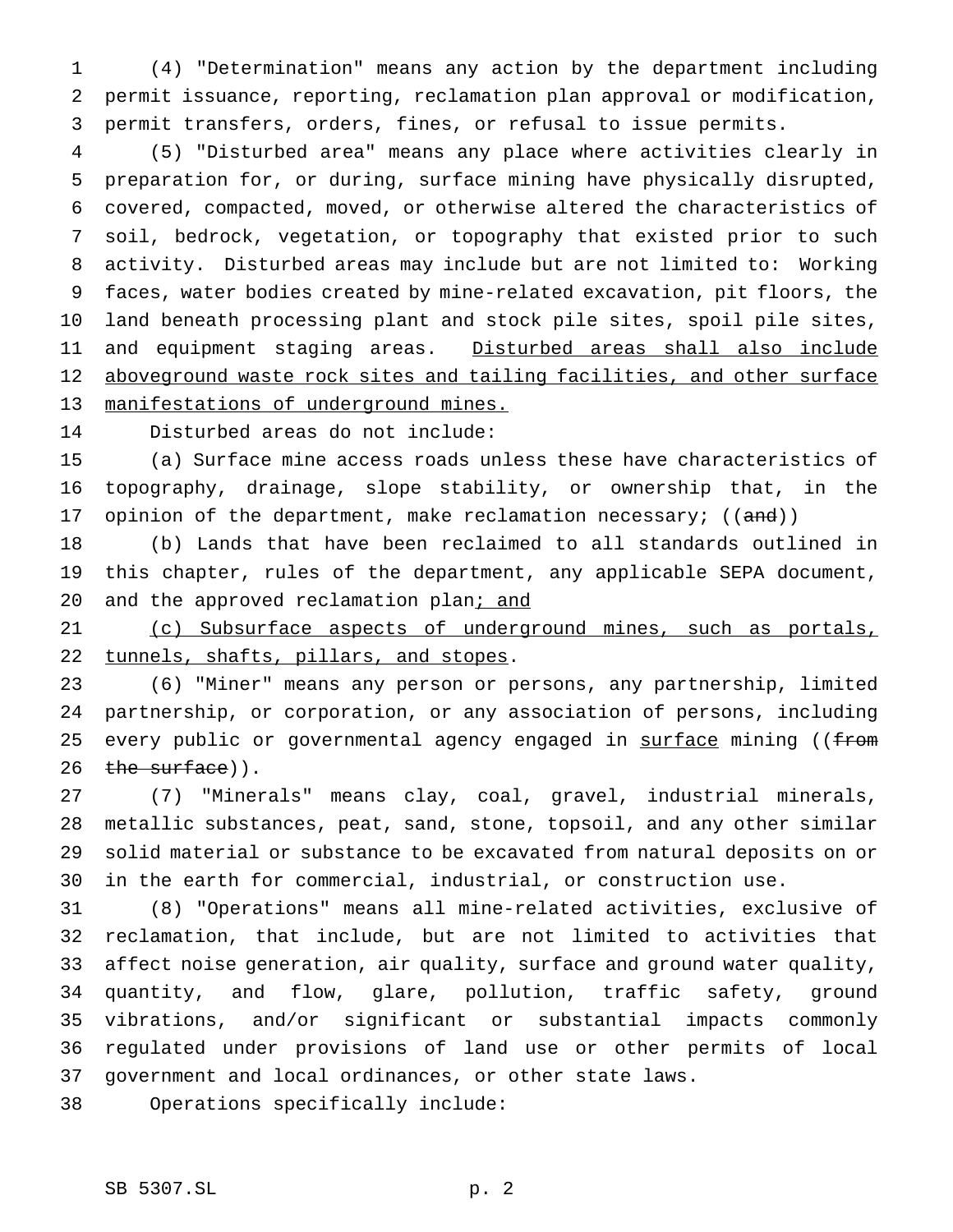(a) The mining or extraction of rock, stone, gravel, sand, earth, and other minerals;

 (b) Blasting, equipment maintenance, sorting, crushing, and loading;

 (c) On-site mineral processing including asphalt or concrete batching, concrete recycling, and other aggregate recycling;

 (d) Transporting minerals to and from the mine, on site road maintenance, road maintenance for roads used extensively for surface mining activities, traffic safety, and traffic control.

 (9) "Overburden" means the earth, rock, soil, and topsoil that lie above mineral deposits.

 (10) "Permit holder" means any person or persons, any partnership, limited partnership, or corporation, or any association of persons, either natural or artificial, including every public or governmental agency engaged in surface mining and/or the operation of surface mines, whether individually, jointly, or through subsidiaries, agents, employees, operators, or contractors who holds a state reclamation permit.

 (11) "Reclamation" means rehabilitation for the appropriate future use of disturbed areas resulting from surface mining including areas 21 under associated mineral processing equipment  $((and))_{\perp}$  areas under 22 stockpiled materials, and aboveground waste rock and tailing facilities, and all other surface disturbances associated with underground mines. Although both the need for and the practicability of reclamation will control the type and degree of reclamation in any specific surface mine, the basic objective shall be to reestablish on a perpetual basis the vegetative cover, soil stability, and water conditions appropriate to the approved subsequent use of the surface mine and to prevent or mitigate future environmental degradation.

 (12) "Reclamation setbacks" include those lands along the margins of surface mines wherein minerals and overburden shall be preserved in sufficient volumes to accomplish reclamation according to the approved plan and the minimum reclamation standards. Maintenance of reclamation setbacks may not preclude other mine-related activities within the reclamation setback.

(13) "Recycling" means the reuse of minerals or rock products.

 (14) "Screening" consists of vegetation, berms or other topography, fencing, and/or other screens that may be required to mitigate impacts of surface mining on adjacent properties and/or the environment.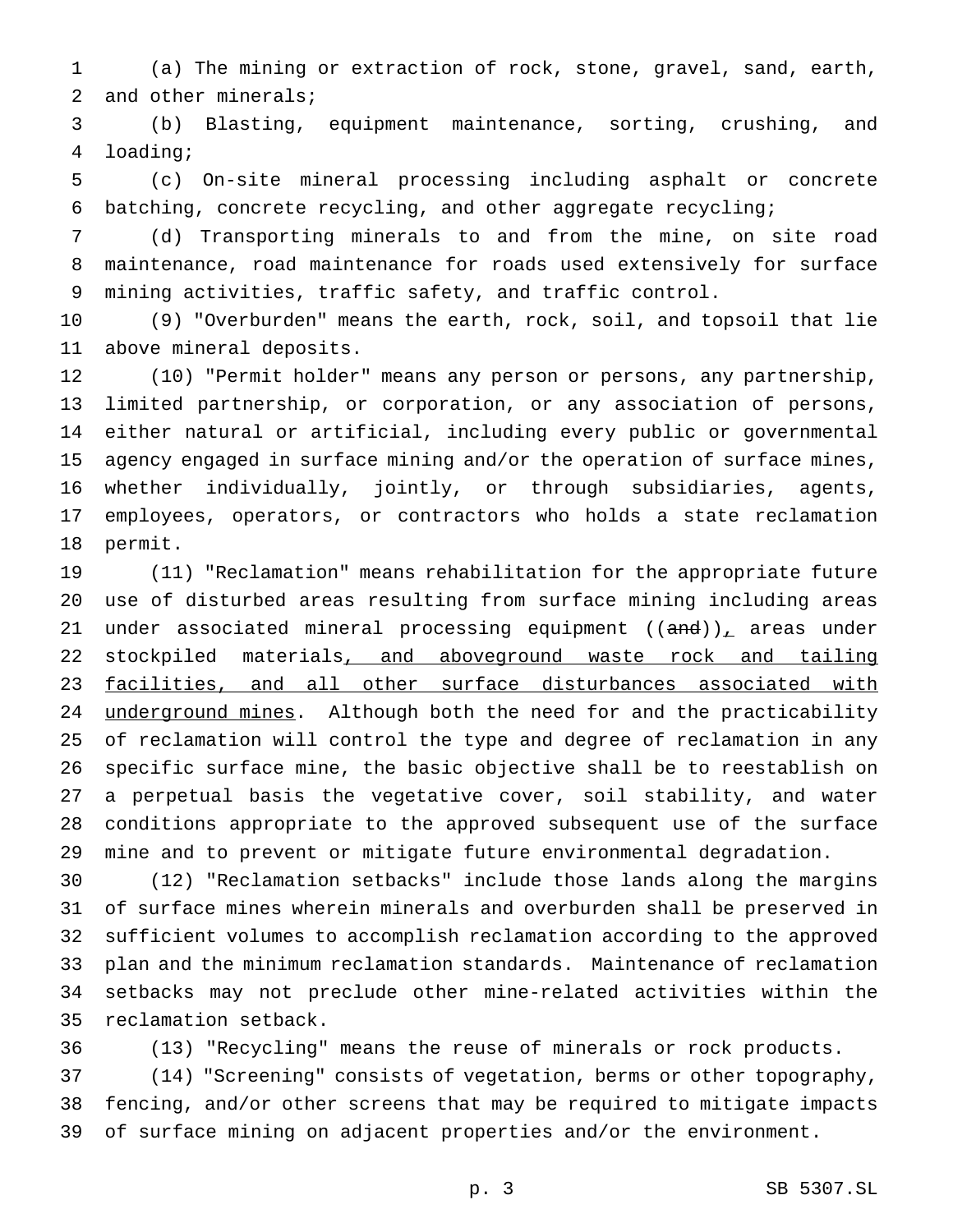(15) "Segment" means any portion of the surface mine that, in the opinion of the department:

 (a) Has characteristics of topography, drainage, slope stability, ownership, mining development, or mineral distribution, that make reclamation necessary;

 (b) Is not in use as part of surface mining and/or related activities; and

 (c) Is larger than seven acres and has more than five hundred linear feet of working face except as provided in a segmental reclamation agreement approved by the department.

 (16) "SEPA" means the state environmental policy act, chapter 43.21C RCW and rules adopted thereunder.

 (17)(a) "Surface mine" means any area or areas in close proximity to each other, as determined by the department, where extraction of 15 minerals ((from the surface)) results in:

(i) More than three acres of disturbed area;

17 (ii) Surface mined slopes greater than thirty feet high and steeper than 1.0 foot horizontal to 1.0 foot vertical; or

 (iii) More than one acre of disturbed area within an eight acre area, when the disturbed area results from mineral prospecting or exploration activities.

 (b) Surface mines include areas where mineral extraction from the 23 surface or subsurface occurs by the auger method or by reworking mine 24 refuse or tailings, when ((these activities)) the disturbed area 25 exceeds the size or height thresholds listed in (a) of this subsection.

26 (c) Surface mining occurs when operations have created or are 27 intended to create a surface mine as defined by this subsection.

(d) Surface mining shall exclude excavations or grading used:

 (i) Primarily for on-site construction, on-site road maintenance, or on-site landfill construction;

 (ii) For the purpose of public safety or restoring the land following a natural disaster;

(iii) For the purpose of removing stockpiles;

 (iv) For forest or farm road construction or maintenance on site or on contiguous lands;

 (v) Primarily for public works projects if the mines are owned or primarily operated by counties with 1993 populations of less than twenty thousand persons, and if each mine has less than seven acres of 39 disturbed area; and